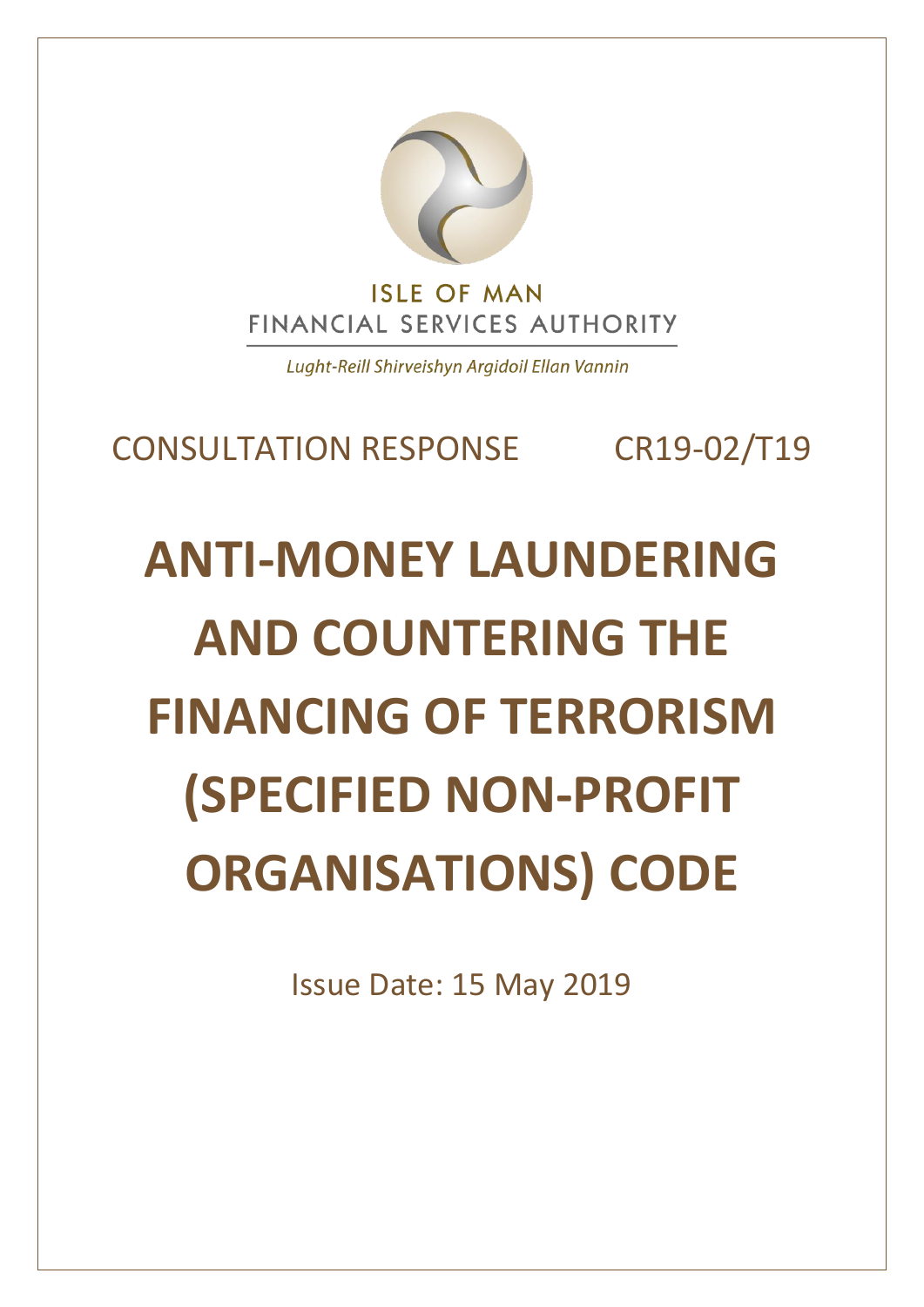#### **TABLE OF CONTENTS**

| <b>Section</b> | <b>Heading</b>                                                                                                                                                                                  | Page           |
|----------------|-------------------------------------------------------------------------------------------------------------------------------------------------------------------------------------------------|----------------|
|                | Glossary                                                                                                                                                                                        | $\overline{2}$ |
| 1              | Background to consultation                                                                                                                                                                      | 4              |
| $\overline{2}$ | Background to project                                                                                                                                                                           | 4              |
| 3              | Industry Engagement                                                                                                                                                                             | 5              |
| 4              | Summary of responses                                                                                                                                                                            | 5              |
| 5              | Changes to the proposals                                                                                                                                                                        | 6              |
| 6              | Next steps                                                                                                                                                                                      | 8              |
| Appendix A     | List of representative groups to which this Consultation<br>Response has been sent                                                                                                              | 9              |
| Appendix B     | A table summarising paragraph changes within the SNPO Code                                                                                                                                      |                |
| Appendix C     | A tracked changes copy of the comparison between the<br>consultation version and the final of the Anti-Money<br>Laundering and Countering the Financing (Non-Profit<br>Organisations) Code 2019 |                |
| Appendix D     | A clean copy of the Anti-Money Laundering and Countering<br>Financing of Terrorism<br>(Specified<br>Non-Profit<br>the<br>Organisations) Code 2019                                               |                |

## **GLOSSARY**

| Term                   | <b>Meaning in this document</b>                                                                                                                                     |
|------------------------|---------------------------------------------------------------------------------------------------------------------------------------------------------------------|
| <b>AML</b>             | Anti-Money Laundering                                                                                                                                               |
| <b>Authority</b>       | Isle of Man Financial Services Authority                                                                                                                            |
| <b>CFT</b>             | Countering the Financing of Terrorism                                                                                                                               |
| <b>FATF</b>            | The Financial Action Taskforce                                                                                                                                      |
| <b>POCA</b>            | The Proceeds of Crime Act 2008                                                                                                                                      |
| <b>Relevant person</b> | Means a person carrying on business in the regulated sector, which is<br>included in paragraphs $2(6)(a) - (t)$ of Schedule 4 to the Proceeds of<br>Crime Act 2008. |
| <b>SNPO</b>            | Specified Non-Profit Organisation                                                                                                                                   |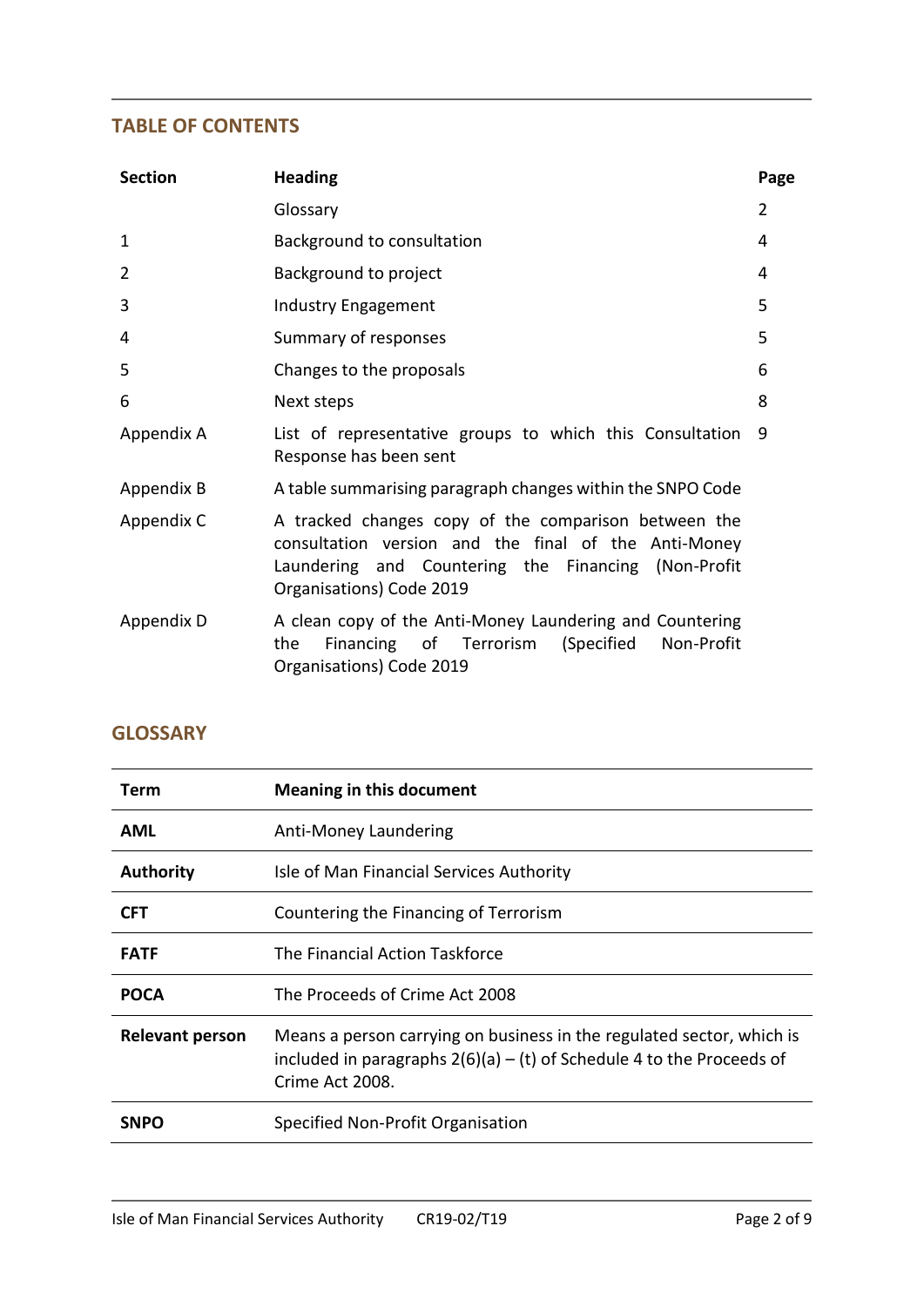| The 2015 Code | The Anti-Money Laundering and Countering the Financing of<br>Terrorism Code 2015 (as amended 2018)                    |
|---------------|-----------------------------------------------------------------------------------------------------------------------|
| The 2019 Code | The Anti-Money Laundering and Countering the Financing of<br>Terrorism Code 2019                                      |
| The SNPO Code | The Anti-Money Laundering and Countering the Financing of<br>Terrorism (Specified Non-Profit Organisations) Code 2019 |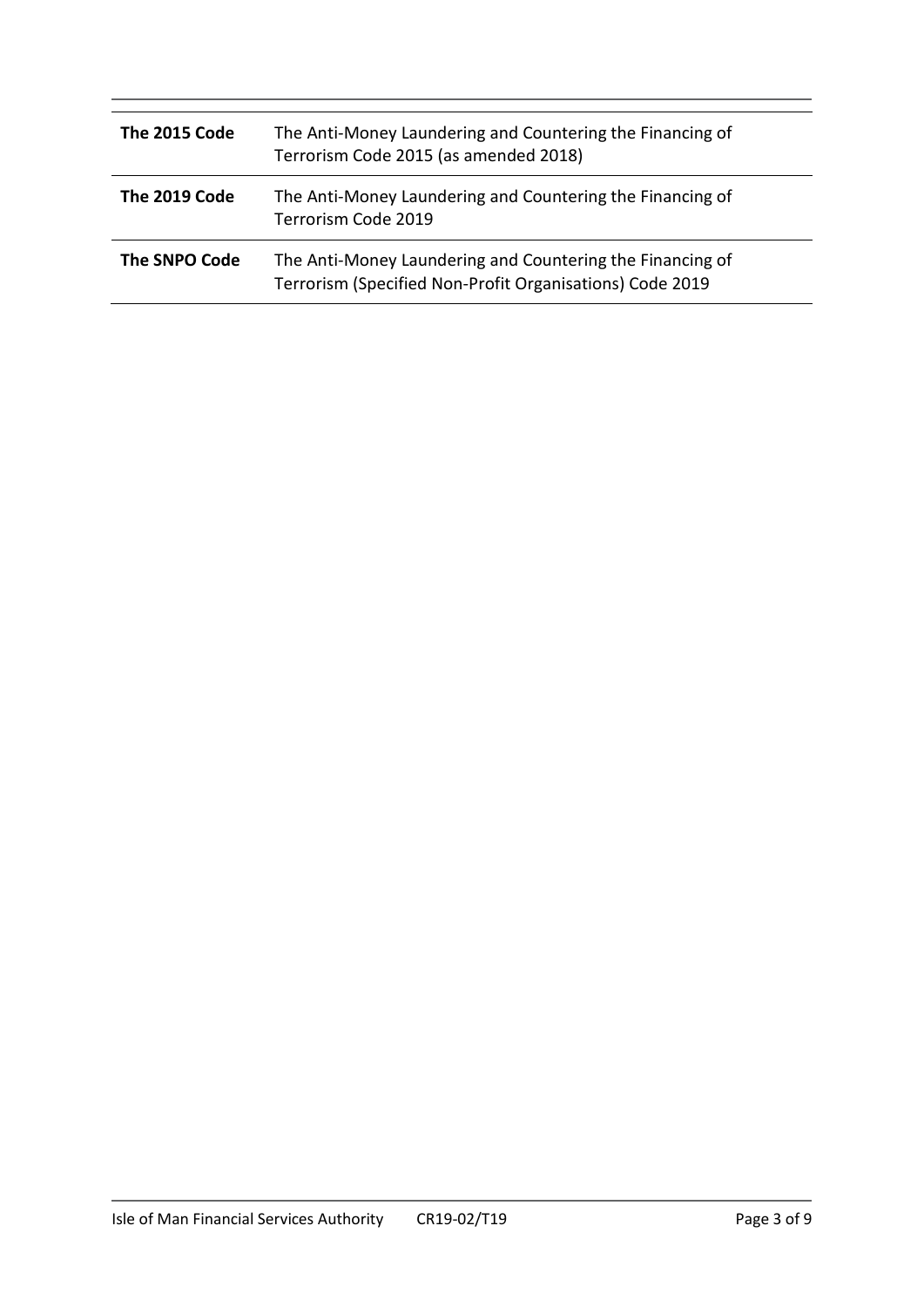## **1 BACKGROUND TO CONSULTATION**

This Consultation Response is issued by the Isle of Man Financial Services Authority ('the Authority') following Consultation Paper CP19-02/T19<sup>1</sup>. The Consultation was issued by the Authority in conjunction with the Department of Home Affairs. The Authority is the oversight body for Designated Non-Financial Businesses and Professions, including SNPOs, in relation to compliance with AML and CFT obligations.

The purpose of the consultation was to obtain views in relation the proposed introduction of a dedicated anti-money laundering and countering the financing of terrorism code for SNPOs (currently SNPOs must comply with the 2015 Code, which is applicable to a wide range of sectors).

The consultation was relevant to:

 SNPOs registered under the Designated Businesses (Registration and Oversight) Act 2015. It was also relevant to advisers to SNPOs, and potential SNPOs.

At the same time as this consultation took place the Authority, in conjunction with the Department of Home Affairs and the Isle of Man Treasury conducted a consultation into changes to the wider AML/CFT framework<sup>2</sup>, which included an update to the 2015 Code.

#### **2 BACKGROUND TO PROJECT**

-

The Authority has been undertaking a comprehensive project to update the Island's current AML/CFT framework. This update encompassed remediation action identified by MONEYVAL in their evaluation of the island, and also amendments identified by the Authority's officers over time through supervisory activities and discussions with relevant persons.

As part of the update of the AML/CFT framework, it is proposed that the areas of the 2015 Code which deal with the SNPO sector are removed from the 2019 Code and a separate SNPO Code is developed. It is proposed that the SNPO Code will mirror the 2019 Code where deemed appropriate.

<sup>1</sup> https://consult.gov.im/financial-services-authority/anti-money-laundering-and-countering-thefinancing/consult\_view/

<sup>&</sup>lt;sup>2</sup> CR19-01/T19 https://consult.gov.im/financial-services-authority/aml-cft-framework/consult\_view/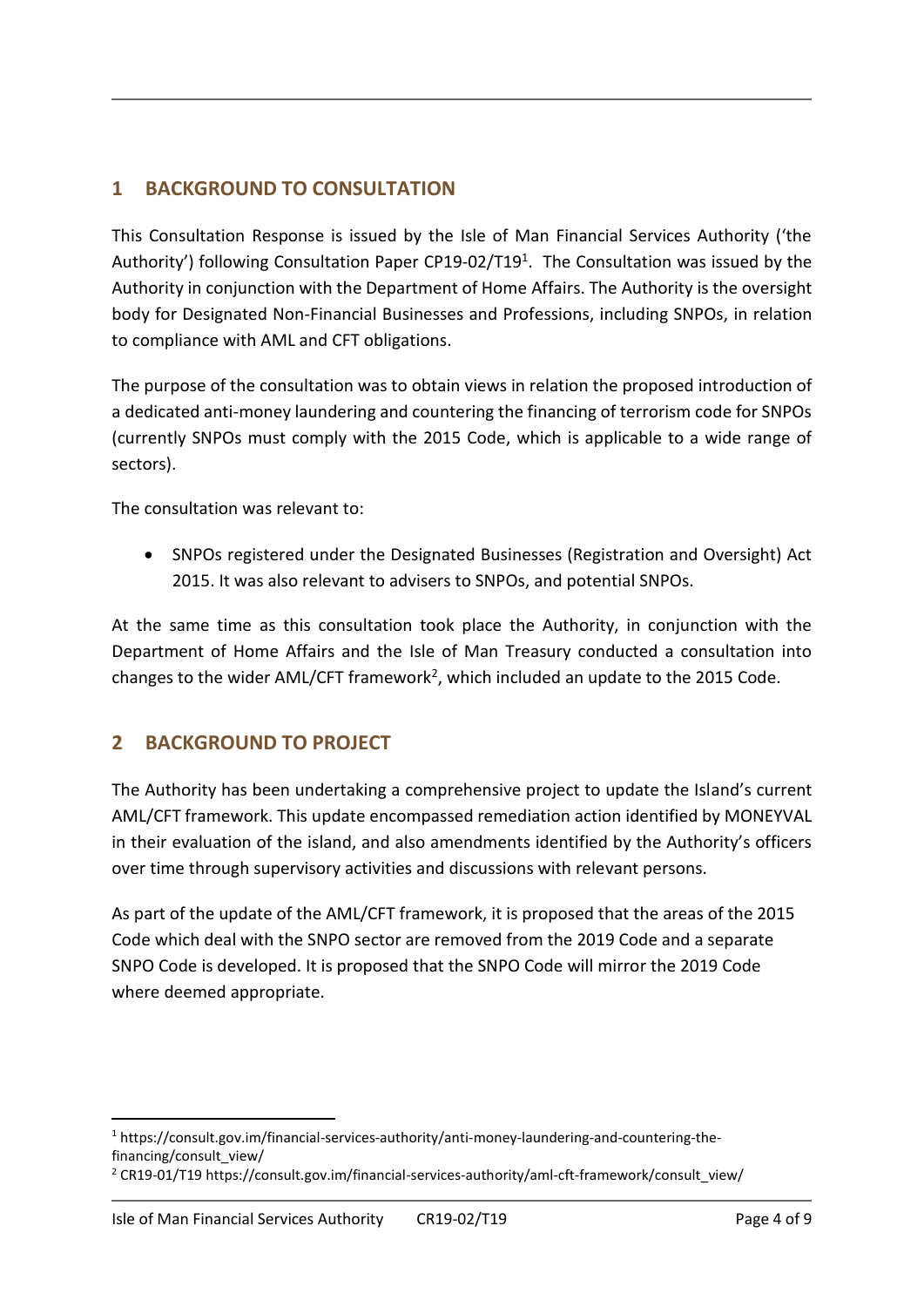The updated framework needs to be in force by July 2019 in order to coincide with the Island's next follow up report to MONEYVAL and its consideration at their plenary scheduled for July 2019.

#### **3 INDUSTRY ENGAGEMENT**

During the consultation period the Authority offered a number of meeting slots to SNPOs who wished to discuss particular areas of the SNPO Code. There was a favourable up take to this and some constructive discussions were held.

#### **4 SUMMARY OF RESPONSES**

Responses were received from 2 parties. The responses received were broadly supportive of the update to the framework and respondents understood the rationale behind the update.

Some issues raised which will be summarised under specific headings below. Also, there were a number of questions asked in the consultation, a summary of responses is included below.

| <b>Question 1</b>                                                                    |                                                                                                                                                                                                                                                                                                                                                                                                                                                         |  |
|--------------------------------------------------------------------------------------|---------------------------------------------------------------------------------------------------------------------------------------------------------------------------------------------------------------------------------------------------------------------------------------------------------------------------------------------------------------------------------------------------------------------------------------------------------|--|
| Code?                                                                                | Do you have any comments regarding the layout and order of the provisions of the SNPO                                                                                                                                                                                                                                                                                                                                                                   |  |
| <b>Responses received (in summary)</b>                                               | <b>Authority's response</b>                                                                                                                                                                                                                                                                                                                                                                                                                             |  |
| There were some responses regarding the<br>technical language used in the SNPO Code. | Whilst every effort has been made to<br>ensure that the SNPO Code has been<br>written in plain language there are some<br>technical terms which cannot be avoided.<br>Guidance will be provided regarding<br>technical terms.<br>The SNPO Code is in a different order to<br>the 2015 Code. Also, it should be noted<br>there have been some further paragraph<br>number amendments due to additional<br>changes made since the consultation<br>closed. |  |
| <b>Question 2</b>                                                                    |                                                                                                                                                                                                                                                                                                                                                                                                                                                         |  |
| Do you have any comments in relation to the SNPO Code?                               |                                                                                                                                                                                                                                                                                                                                                                                                                                                         |  |
| <b>Responses received (in summary)</b>                                               | <b>Authority's response</b>                                                                                                                                                                                                                                                                                                                                                                                                                             |  |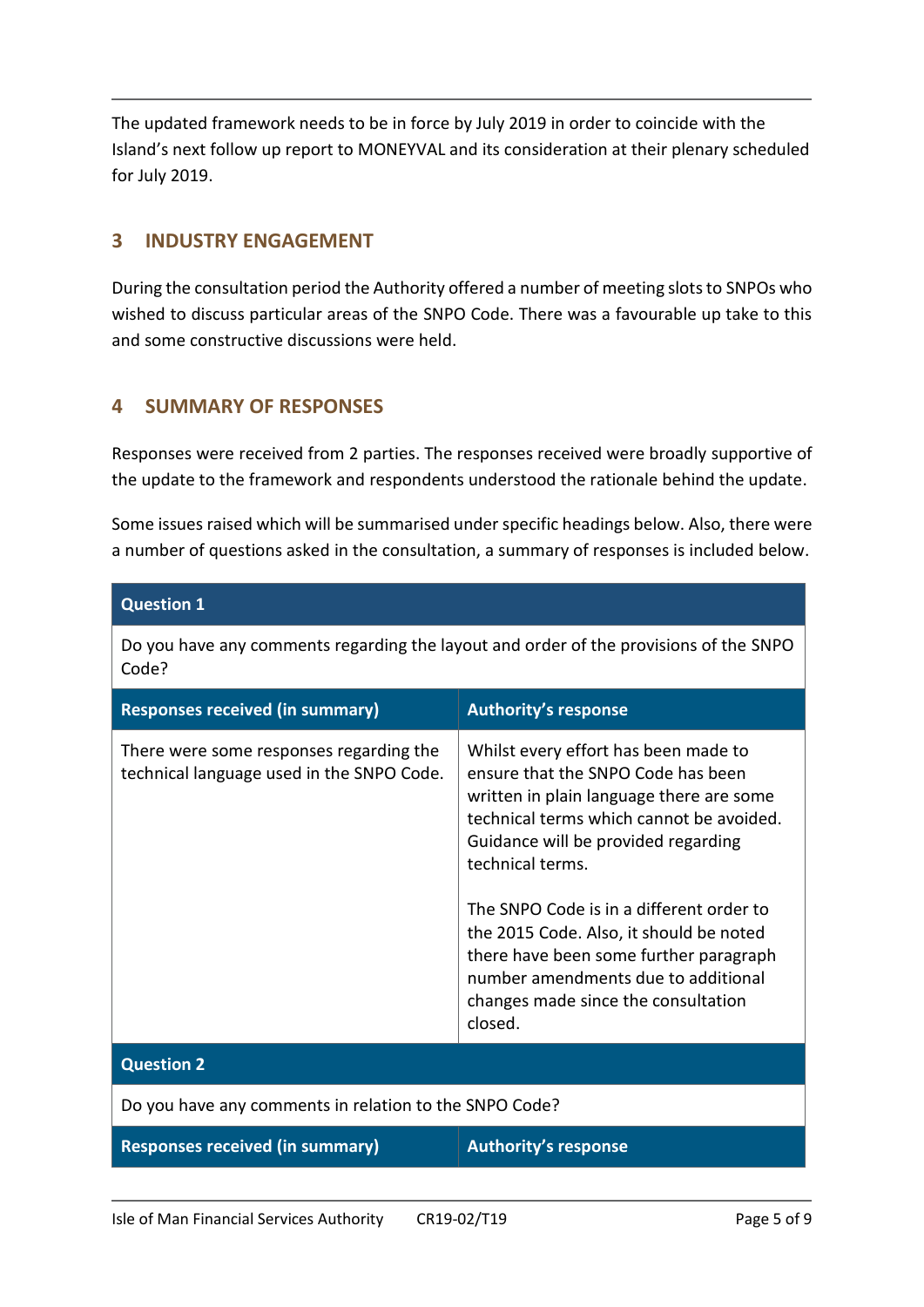| There were some comments regarding the<br>due diligence requirements and whether<br>these were risk based. | The SNPO Code does not impose any new<br>customer due diligence requirements, but<br>clarifies the requirements of the 2015<br>Code and makes them more appropriate<br>for SNPOs.       |
|------------------------------------------------------------------------------------------------------------|-----------------------------------------------------------------------------------------------------------------------------------------------------------------------------------------|
|                                                                                                            | The sector specific guidance for SNPOs<br>provides guidance on how the identity of<br>beneficiaries can be verified. This sector<br>specific guidance will be updated in due<br>course. |

#### **Question 3**

Are there any specific areas of the SNPO Code where you would benefit from the development of additional guidance?

| <b>Responses received (in summary)</b>                                                                                                                                  | <b>Authority's response</b>                                                                                        |
|-------------------------------------------------------------------------------------------------------------------------------------------------------------------------|--------------------------------------------------------------------------------------------------------------------|
| A suggestion was received that it would be<br>beneficial for there to be guidance on how<br>SNPOs can identify the beneficial owner of<br>different types of structure. | The sector specific guidance for SNPOs will<br>be revised in due course and this<br>suggestion will be considered. |
| <b>Question 4</b>                                                                                                                                                       |                                                                                                                    |
| Do you have any views regarding the currency which should be used within the SNPO<br>Code (which is currently EUR)?                                                     |                                                                                                                    |
|                                                                                                                                                                         |                                                                                                                    |
| <b>Responses received (in summary)</b>                                                                                                                                  | <b>Authority's response</b>                                                                                        |

#### **5 CHANGES TO THE PROPOSALS**

A tracked changes copy of the comparison between the consultation version and the final of SNPO Code and the final SNPO Code are included in the Appendices to this document.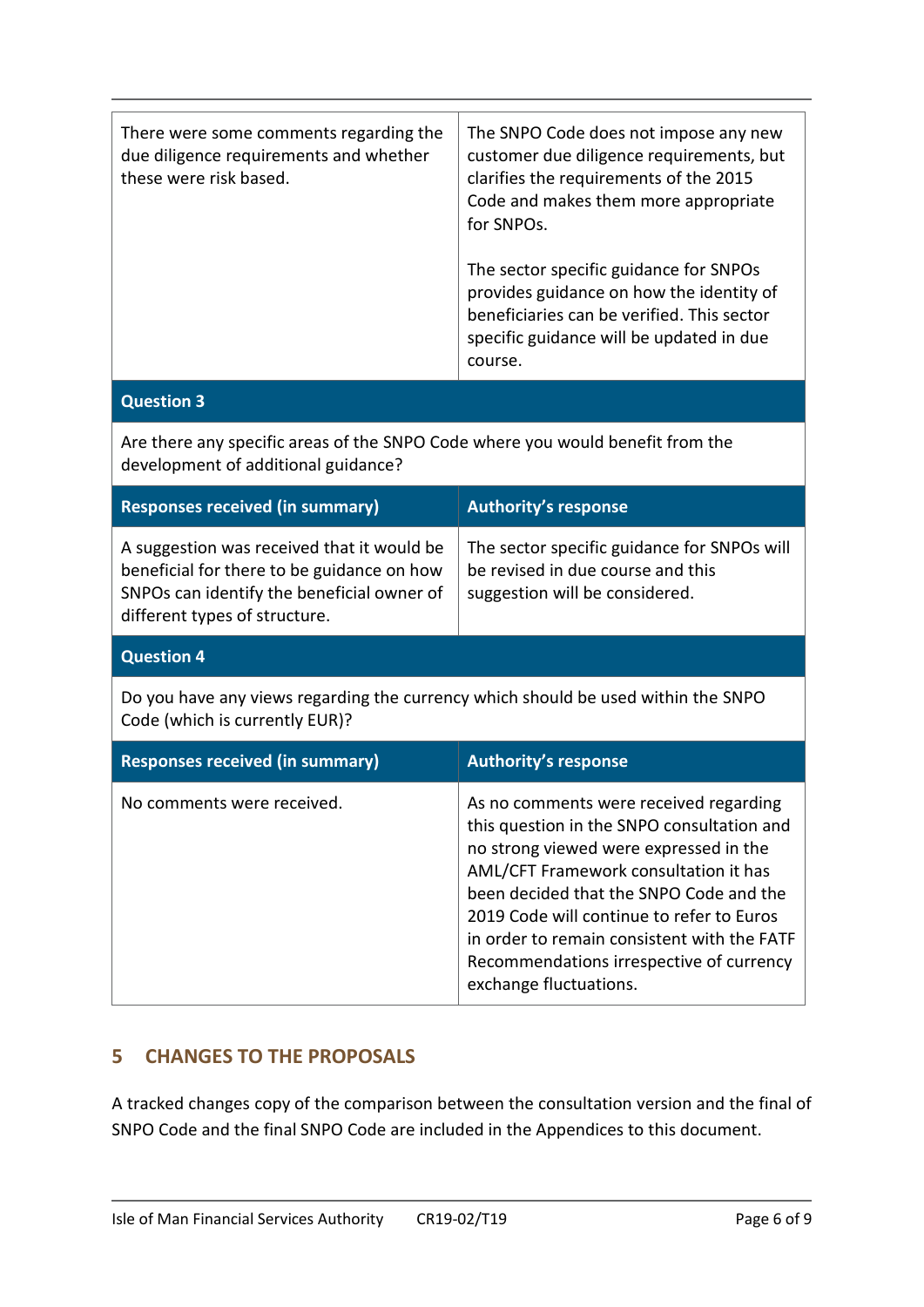A number of changes to the 2019 Code took place following the AML/CFT framework consultation, where appropriate these changes were mirrored in the SNPO Code.

#### **SNPO Code - changes**

A main summary of the changes since the consultation closed is as follows:

General and definitions

Throughout the document wording in relation to undertaking verification of identity has been amended to ensure it is in-line with FATF wording and is consistent in the document.

AML/CFT legislation definition – now includes reference to financial sanctions which have effect on the Island.

PEP definition – removal of close associate. This will however be included as a suggestion in the Guidance. It should be noted, for completeness, we have however added a sibling-in-law into the definition of a PEP.

Director and Officer definitions – the wording has been revised to bring the definition up to date and in-line with other Manx legislation.

Convertible virtual currency – definition added which cross references to the definition included in Schedule 4 to POCA.

Customer due diligence and enhanced due diligence definitions – the definitions have been made consistent and have been updated to ensure they refer to the correct paragraph numbers.

Eligible introducer definition – amendments made to match the changes to the definition in the AML/CFT Code.

Trusted person definition – amended to reflect changes made to definition of external regulated business and to ensure consistency throughout the SNPO Code.

- Paragraph 4 (Procedures and controls) whole paragraph tidied up to make clearer and reduce repetition. Also, removal of reference to registering on the designated reporting platform provided by the Financial Intelligence Unit.
- Paragraph 5 (Business risk assessment) removal of reference to the national risk assessments of other jurisdictions with which the relevant person has significant connections. This however maybe referred to in the Guidance.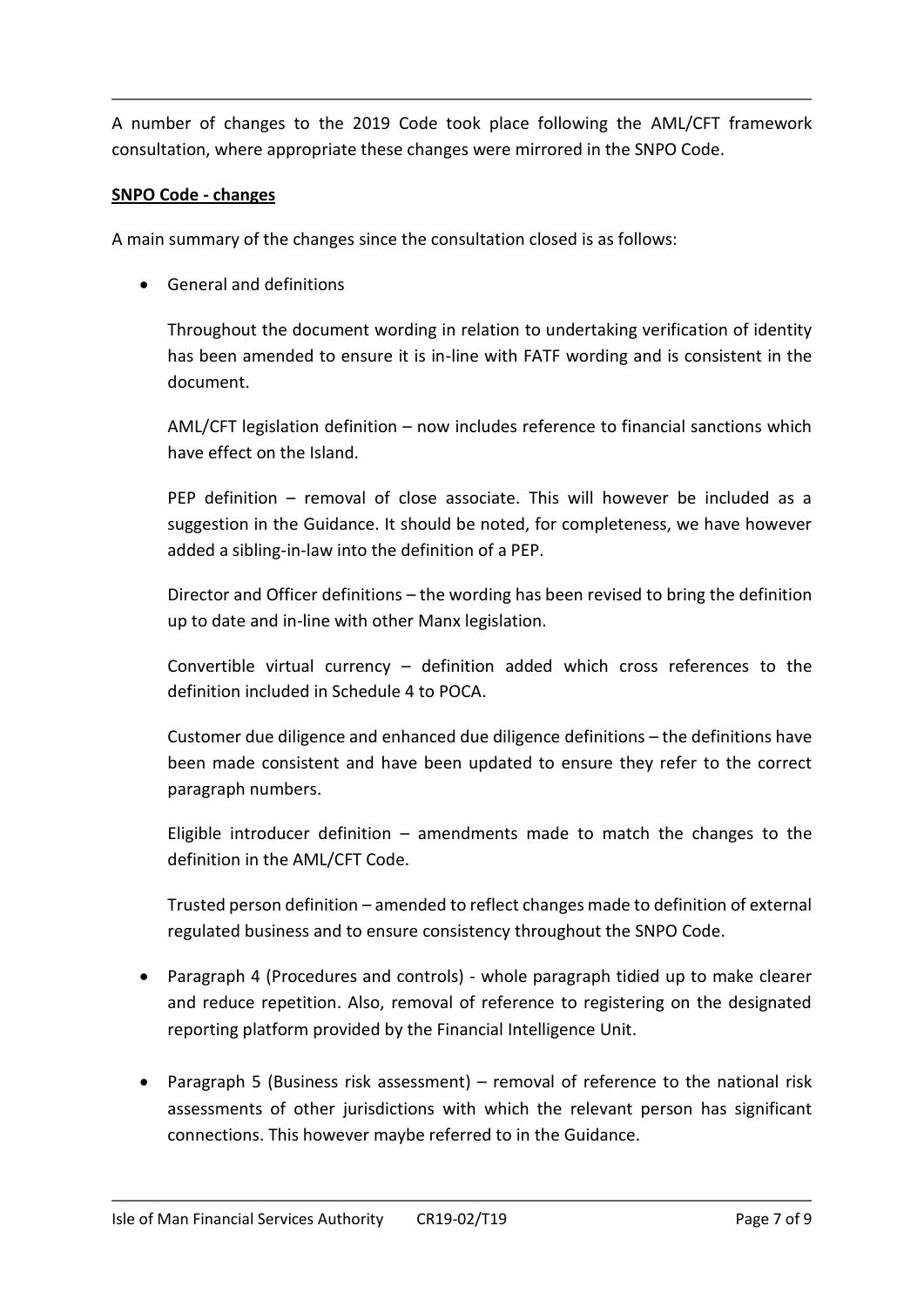- Paragraph 12 (Beneficial ownership and control) now cross refers to part 3 (risk based approach) as well as parts 4 (customer due diligence and ongoing monitoring), 5 (enhanced measures) and 6 (exemptions and simplified measures) in the opening sub-paragraph.
- Paragraph 16 (Acceptable applicants) the whole of paragraph  $12(2)(a)$  is disapplied if the conditions are met rather than just disapplying verification requirements (paragraph 12(2)(a)(ii)). This was a typographical error in the consultation version of the 2019 Code.
- Paragraph 18 (Money laundering reporting officer) a new requirement has been inserted to require the money laundering reporting officer to retain responsibility for all external disclosures (including those from branches and subsidiaries).
- Paragraph 19 (Reporting procedures) a new requirement has been inserted to ensure any registers required by the SNPO Code are populated.
- Paragraph 21 (External disclosures) the cross reference to section 24 of Financial Intelligence Unit Act has now been removed.
- Paragraphs 27 and 28 (Record keeping and Record retention) for clarification the wording has been amended to ensure the requirements in these paragraphs apply to former SNPOs.
- Paragraph 30 (Branches and subsidiaries) clarification has been inserted in this paragraph to clarify that the requirements only apply where the branch, subsidiary or agent is undertaking activities equivalent to those included in Schedule 4 POCA.

# **6 NEXT STEPS**

The SNPO Code is due to come into operation on 1 June 2019. The Authority would like to thank those who responded to the consultation, and those who have attended meetings held during the course of the project.

In case of any query, please contact the undersigned —

```
Miss Kelly Mercer
Isle of Man Financial Services Authority
PO Box 58, Finch Hill House, Bucks Road, Douglas Isle of Man, IM99 1DT
Email: aml@iomfsa.im
Telephone: +44 (0) 1624 689353
```